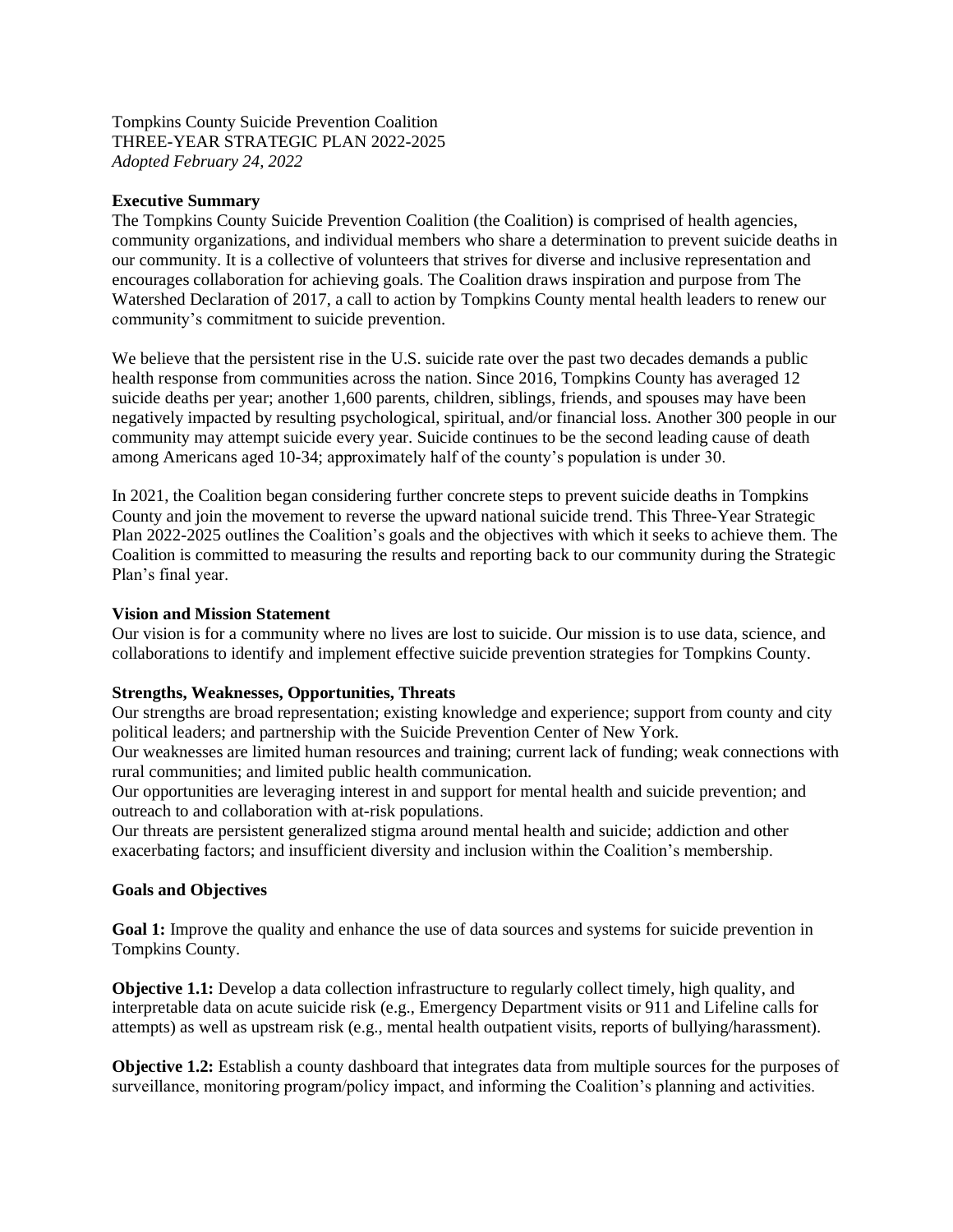**Objective 1.3:** Use data to guide the Coalition's activities.

**Evaluation Plan for Goal 1:** Determine whether a data collection infrastructure and county dashboard have been created, and whether high quality data is being collected; and determine whether the data is being used to develop future Coalition goals and objectives.

**Goal 2:** Advance quality improvement for suicide care in all Tompkins County healthcare and behavioral health settings.

**Objective 2.1:** Promote and facilitate implementation of the Zero Suicide Model in the major healthcare and behavioral health settings.

**Objective 2.2:** Promote and facilitate implementation of the Zero Suicide Model in primary care practices and in clinical therapy practices.

**Objective 2.3:** Form a Zero Suicide Work Group comprised of leading health and mental health providers to share ideas, experiences, and challenges, and lead collaborative, sustainable efforts to implement the Zero Suicide Model throughout Tompkins County.

**Objective 2.4:** Secure the appointment of a Zero Suicide Coordinator, and funding for the position, to manage and assist education, training, and other collaborative activities supporting implementation of the Zero Suicide Model.

**Evaluation Plan for Goal 2:** Determine the number of healthcare and behavioral health providers who committed to adopting the Zero Suicide Model and the stage level of their implementation efforts; determine whether a Zero Suicide Work Group has been formed and has driven implementation efforts; and determine whether a Zero Suicide Coordinator has been appointed, whether funding has been secured for the position, and if meaningful collaborative activities have resulted.

**Goal 3:** Reduce suicide attempts in the youth population, including students attending colleges in Tompkins County.

**Objective 3.1:** Promote and facilitate suicide awareness activities in schools and in the community.

**Objective 3.2:** Promote and facilitate "gatekeeper" training such as Mental Health First Aid in schools and in the community.

**Objective 3.3:** Promote and facilitate suicide prevention programming for students attending Cornell University, Ithaca College, and Tompkins Cortland Community College.

**Evaluation Plan for Goal 3:** Determine whether data indicates a reduction in suicides and suicide attempts in the 34-and-under population; determine the number of Coalition-driven suicide awareness activities and gatekeeper training programs have taken place.

**Goal 4:** Reduce access to lethal means for suicide within high-risk demographic populations as determined by national, state, and local data.

**Objective 4.1:** Promote and facilitate suicide prevention awareness programming related to firearm safety and suicide death by firearms.